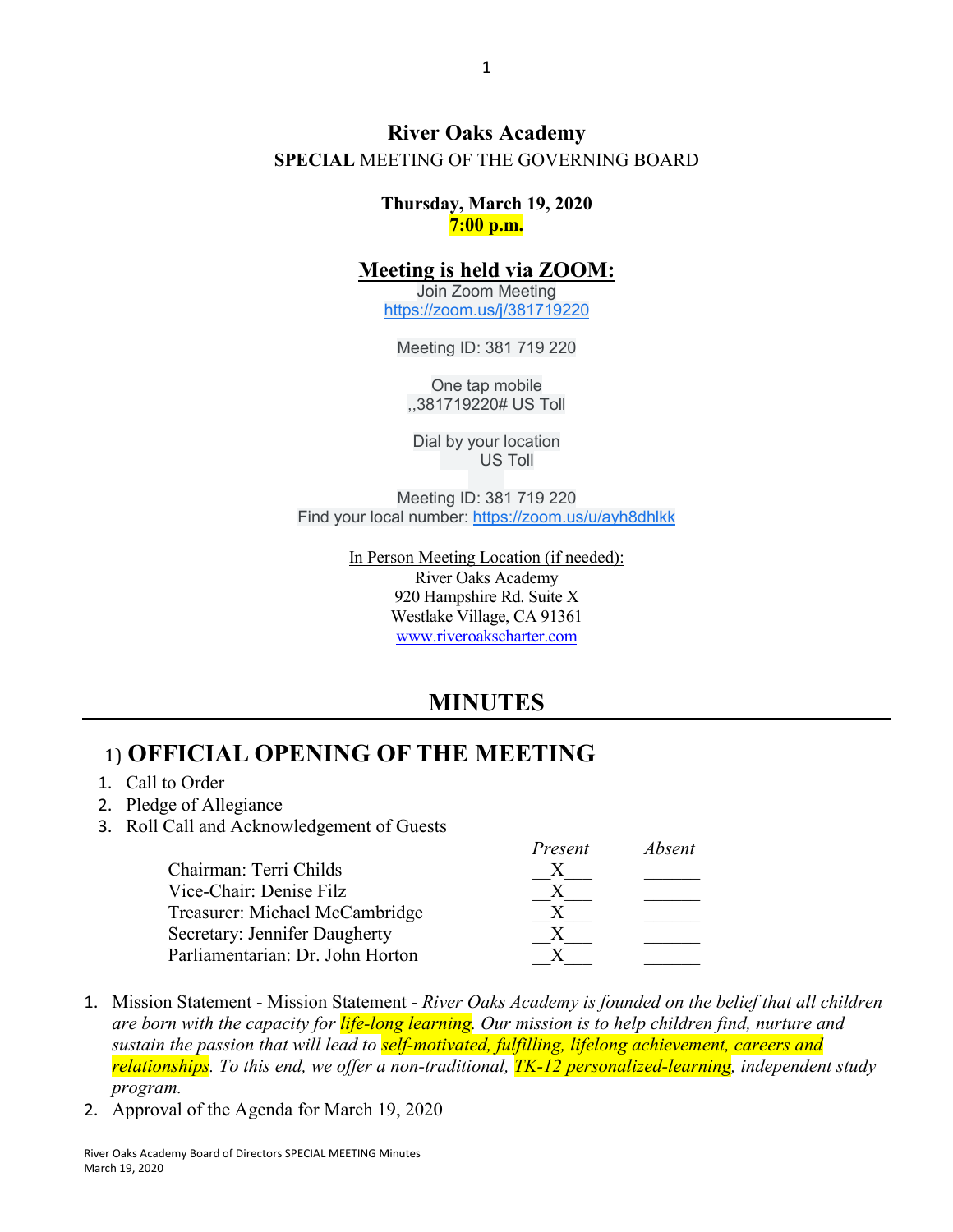*Motion to: Approve Made by :Jennifer/Dr. Mac Motion is: Carried 5-0-0 with Terri, Jennifer, Denise, Dr. Mac and Dr. Horton in favor.*

### 2) **ORGANIZATIONAL**

 $N/A$ 

#### 3) **PUBLIC COMMENTS**

*Citizens who would like to address the Board on any item on the Agenda may do so now or when the President requests comments from the Public as the Board is considering the item. This portion of the Annual Board meeting is set aside for members of the audience to make comments or raise issues that are not specifically on the agenda. These presentations, both during open and agendized topics, are limited to three (3) minutes per presentation and the total time allotted to non-agenda items will not exceed fifteen (15) minutes.*

### 4) **ACTION ITEMS**

- 1. Review, Discussion, and Approval of the Resolution 20-01.
	- a) This Resolution authorizes ROA to provide the Board President and the Director with the authority to unilaterally take any and all necessary actions to prepare and respond effectively to the Novel Coronaviras (COVID-19). This Resolution is declaring that emergency conditions exist at River Oaks Academy Charter School.

*This allows Claudia and Terri to make emergency decisions if needed without having to assemble the Board each time.* 

*Public Comments: None Motion to: Approve Made by: Denise/Dr. Horton Motion is: Carried 5-0-0 with Terri, Jennifer, Denise, Dr. Mac and Dr. Horton in favor.*

2. Review, Discussion, and Approval of the Emergency School Closure Guidelines Policy.

*This policy may be seen in detail in the agenda.*

*Public Comments: None Motion to: Approve Made by: Dr. Horton/Jennifer Motion is: Carried 5-0-0 with Terri, Jennifer, Denise, Dr. Mac and Dr. Horton in favor.*

#### **8. CLOSED SESSION - None**

During this meeting the Board may adjourn to Closed Session to review and consider the topics below:

N/A

The Chair of the Board will report on actions taken during closed session.